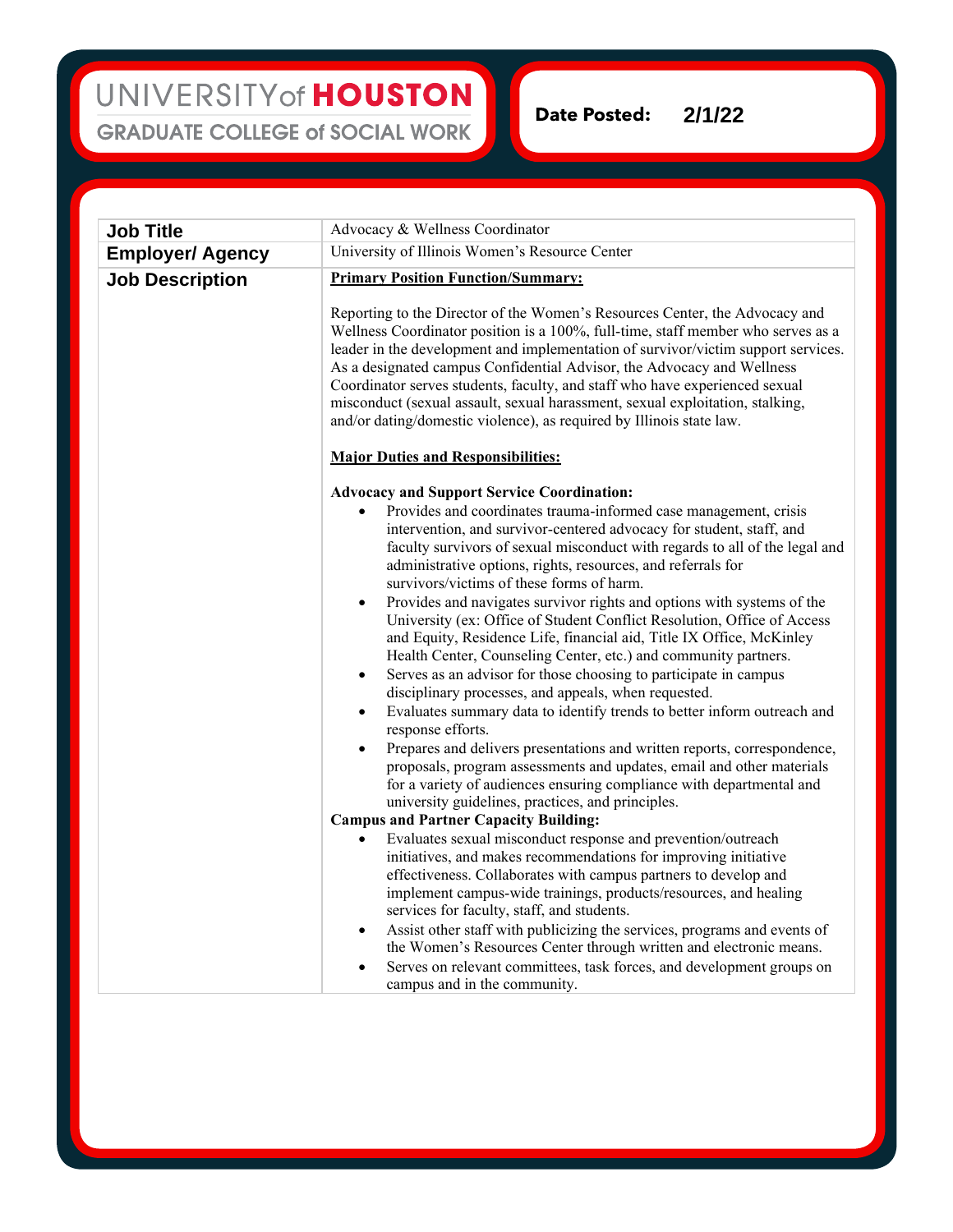|                       | Consults on the development of current campus policies and procedures<br>$\bullet$<br>related to sexual misconduct in accordance with VAWA, Title IX, Clery<br>Act, and other federal and state guidelines.<br>Cultivates and sustains collaborative relationships with a wide array of<br>$\bullet$<br>constituents (staff, faculty, students, community members, and<br>community organizations) in order to accomplish division and<br>departmental goals.<br>Other duties as assigned<br>$\bullet$ |
|-----------------------|--------------------------------------------------------------------------------------------------------------------------------------------------------------------------------------------------------------------------------------------------------------------------------------------------------------------------------------------------------------------------------------------------------------------------------------------------------------------------------------------------------|
| <b>Qualifications</b> | <b>Position Requirements and Qualifications:</b>                                                                                                                                                                                                                                                                                                                                                                                                                                                       |
|                       | <b>Education:</b>                                                                                                                                                                                                                                                                                                                                                                                                                                                                                      |
|                       | Required:                                                                                                                                                                                                                                                                                                                                                                                                                                                                                              |
|                       | Bachelor's Degree.<br>Preferred:                                                                                                                                                                                                                                                                                                                                                                                                                                                                       |
|                       | Master's degree in counseling, social work, psychology, gender and<br>$\bullet$                                                                                                                                                                                                                                                                                                                                                                                                                        |
|                       | women's students, public/community health, or a related field.                                                                                                                                                                                                                                                                                                                                                                                                                                         |
|                       | <b>Experience:</b><br>Required:                                                                                                                                                                                                                                                                                                                                                                                                                                                                        |
|                       | One year of experience with crisis intervention or peer<br>$\bullet$                                                                                                                                                                                                                                                                                                                                                                                                                                   |
|                       | counseling/advocacy to college students harmed by sexual assault.                                                                                                                                                                                                                                                                                                                                                                                                                                      |
|                       | Demonstrated experience providing culturally-relevant services to a<br>$\bullet$                                                                                                                                                                                                                                                                                                                                                                                                                       |
|                       | diverse array of sexual assault survivors, particularly those that have been                                                                                                                                                                                                                                                                                                                                                                                                                           |
|                       | historically under-served by anti-violence movements.                                                                                                                                                                                                                                                                                                                                                                                                                                                  |
|                       | Preferred:                                                                                                                                                                                                                                                                                                                                                                                                                                                                                             |
|                       | Demonstrated experience integrating theories of intersectionality and<br>$\bullet$<br>cultural relevance in trauma response services.                                                                                                                                                                                                                                                                                                                                                                  |
|                       | Broad knowledge of student development theories and experience<br>$\bullet$                                                                                                                                                                                                                                                                                                                                                                                                                            |
|                       | working with college students and/or in a college setting.                                                                                                                                                                                                                                                                                                                                                                                                                                             |
|                       | Experience developing services and programs for historically<br>$\bullet$                                                                                                                                                                                                                                                                                                                                                                                                                              |
|                       | underrepresented and under-served communities.                                                                                                                                                                                                                                                                                                                                                                                                                                                         |
|                       | Experience developing community and public engagement programs, and<br>$\bullet$<br>public speaking.                                                                                                                                                                                                                                                                                                                                                                                                   |
|                       | <b>Training, Licenses or Certifications:</b>                                                                                                                                                                                                                                                                                                                                                                                                                                                           |
|                       | Required:<br>Successful completion of a Sexual Assault or Domestic Violence Crisis<br>$\bullet$                                                                                                                                                                                                                                                                                                                                                                                                        |
|                       | Intervention Training (40 hours minimum). - This must be completed<br>within 90 days after hire. The unit will cover the cost of the training.                                                                                                                                                                                                                                                                                                                                                         |
|                       | Preferred:                                                                                                                                                                                                                                                                                                                                                                                                                                                                                             |
|                       | Successful completion of a standalone Domestic Violence Crisis<br>$\bullet$                                                                                                                                                                                                                                                                                                                                                                                                                            |
|                       | Intervention Training (40 hours minimum), recognized by the state                                                                                                                                                                                                                                                                                                                                                                                                                                      |
|                       | sexual violence coalition in the candidate's state of practice as an                                                                                                                                                                                                                                                                                                                                                                                                                                   |
|                       | advocate.                                                                                                                                                                                                                                                                                                                                                                                                                                                                                              |
|                       | Knowledge, Skills, and Abilities:                                                                                                                                                                                                                                                                                                                                                                                                                                                                      |
|                       | Demonstrated ability to make independent judgments, apply discretion,<br>$\bullet$<br>maintain confidentiality, and consult when appropriate in complex and<br>difficult situations that require highly individualized planning.                                                                                                                                                                                                                                                                       |
|                       | Broad knowledge of the dynamics of power, privilege, and oppression,<br>$\bullet$                                                                                                                                                                                                                                                                                                                                                                                                                      |

UNIVERSITY of HOUSTON **GRADUATE COLLEGE of SOCIAL WORK**